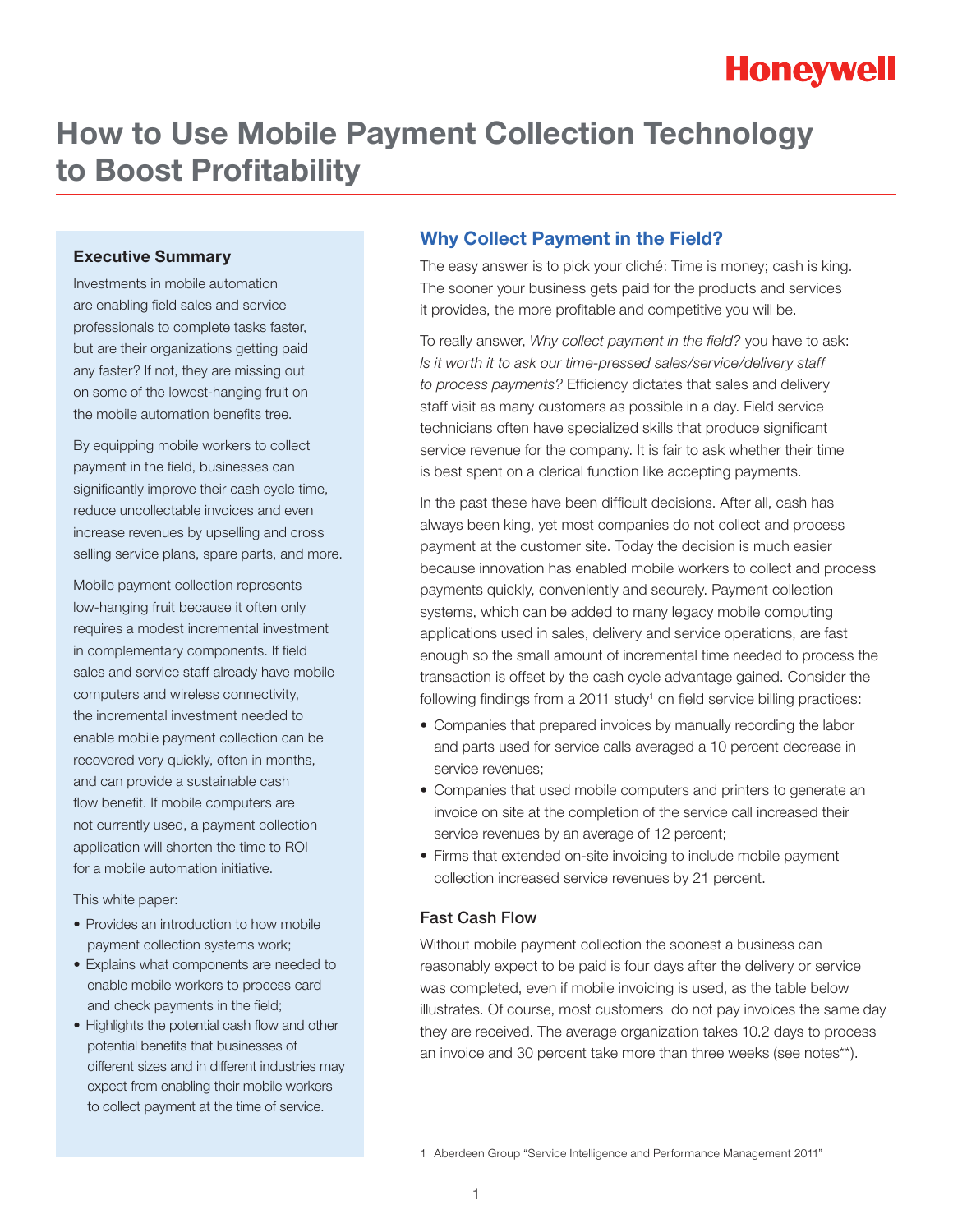The best-case scenario without mobile payment collection is a four-day lag between the time sales or service was completed and the time the vendor was paid; a 14-day lag is more likely and a 30-day lag would not be uncommon. During that time the service provider's suppliers probably will have already been paid, its mobile workers will have collected their paychecks and their vehicles will have been filled with fuel – it seems likely that the entire value chain will have been paid except for the business providing the service.

Mobile payment collection aligns the cash cycle by reducing the payment lag time. Your business will be paid as quickly as the same day it delivers products or services. Transitioning from the payment lag times listed above to a same-day payment is like getting a 14-day or 30-day cash windfall. The extra cash freed by accelerating the payment cycle can be used to help the business, instead of covering past expenses or paying for inventory. Cash flow is one of the strongest differentiators between top-performing businesses and average companies, regardless of company size or industry.

#### Figure 1: Payment Time Lag for Various Mobile

| Field sales/service<br>worker submits<br>invoices to office | Time after service<br>performed for<br>invoice to arrive at<br>HQ for processing | Days for<br>office to<br>process | Days to<br>arrive at<br>customer* | Time for<br>customer to<br>process** | Time to<br>receive from<br>customer<br>in mail | Time to<br>process<br>payment at HQ | Payment lag time if<br>customers process<br>invoice same day<br>as received*** |
|-------------------------------------------------------------|----------------------------------------------------------------------------------|----------------------------------|-----------------------------------|--------------------------------------|------------------------------------------------|-------------------------------------|--------------------------------------------------------------------------------|
| Nightly                                                     | dav                                                                              |                                  | $O - 3$                           | C                                    | $1 - 3$ days                                   | day                                 | $4 - 9$ days                                                                   |
| Twice weekly                                                | $1 - 3$ days                                                                     |                                  | $0 - 3$                           | C                                    | $1 - 3$ days                                   | day                                 | $4-11$ days                                                                    |
| Weekly                                                      | $1 - 7$ days                                                                     |                                  | $0 - 3$                           | C                                    | $1 - 3$ days                                   | dav                                 | $4-15$ days                                                                    |
| Bi-weekly                                                   | $1-14$ days                                                                      |                                  | $0 - 3$                           | $\mathcal{D}$                        | $1 - 3$ days                                   | day                                 | $4 - 22$ days                                                                  |

\* 0 additional days if invoice is fax or electronically submitted to customer; 1-3 days if it is mailed.

\*\* The average organization takes 10.2 days to process an invoice; 30 percent of organizations take

an average of 24.5 days. Source: Aberdeen Consulting "E-Payables 2011."

\*\*\* Does not factor in non-business days such as weekends and holidays when invoices may not be processed.

#### Reduced Processing Costs

Collecting payment in the field reduces costs in two ways. First, because transactions are processed electronically in the field, there is significantly less time and labor required to enter and process invoices in the office. The streamlined process has enabled companies to reduce headcount for support positions, and to expand their business without adding staff. The average cost to process an invoice ranged from \$6.99 at organizations with a high level of automation to \$11.62 at those with a low level of automation, according to a 2010 study by the Institute of Management & Administration (IOMA).2 Electronic, on-site processing also streamlines the collection process, resulting in less time and fewer people required to process invoices. Second, collections improve because transactions are validated in real time. This prevents bounced checks, rejected credit cards, unpaid invoices and all their associated collections and processing costs.

#### Error Reduction

Invoices are likely to be more accurate when they are prepared on site at the time of activity. Mobile invoicing applications include built-in error checking features to help ensure product numbers, quantities, service codes, labor times and customer details are correctly entered into the system. Plus, workers are unlikely to forget to bill for any product or services performed if they are producing the invoice immediately on-site. Reducing errors also reduces exception handling, which is a drain on profitability. One company found the average cost to resolve a disputed DSD invoice is \$70.00.<sup>3</sup> The invoice error rate is 29 percent lower for companies that are highly automated compared to those with a low level of automation, the IOMA study found.<sup>4</sup> There is a correlation between error rates and processing costs. As noted, the study found that invoice processing costs are 66 percent higher for companies with a low level of automation (\$11.62 compared to \$6.99).

<sup>2</sup> Institute of Management & Administration data accessed from [http://www.acom.com/accounts\\_payable/articles/ioma\\_AP\\_effect\\_of\\_](http://www.acom.com/accounts_payable/articles/ioma_AP_effect_of_auto_on_ap_0310.html) auto\_on\_ap\_0310.html on April 2, 2012.

<sup>3</sup> Cyclone Commerce – Scan Based Trading Case Study - Sara Lee Bakery Group – accessed from

[www.softcare.com/whitepapers/wp\\_SBT\\_retailers.php](www.softcare.com/whitepapers/wp_SBT_retailers.php) 4 Ibid. The average invoice error rate is 3.1 percent for highly automated

companies and 4.0 percent for those with a low level of automation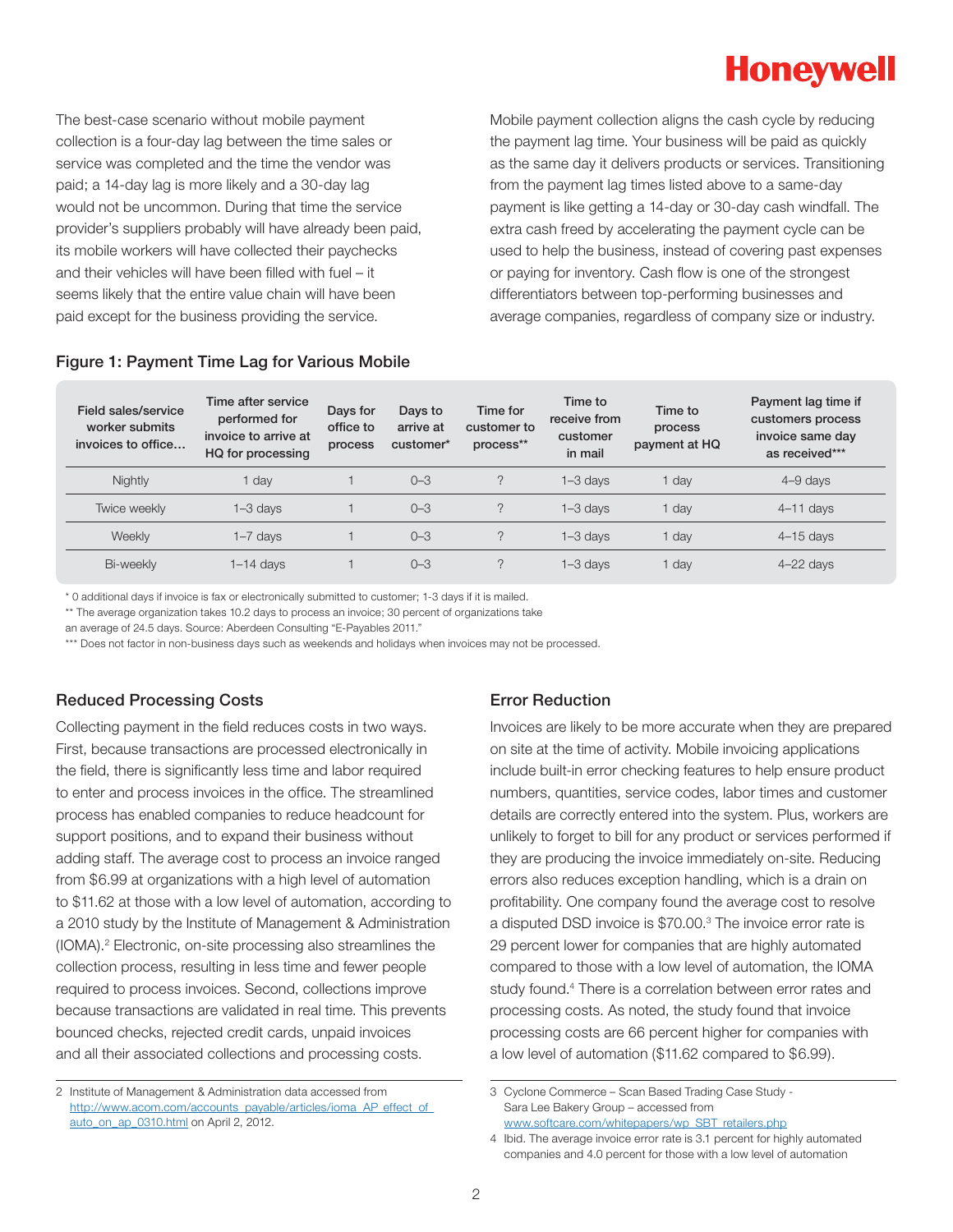### Increased Revenue

Improving invoice accuracy helps increase revenue by reducing unbilled services, billing disputes and credits. Giving mobile workers the ability to accept check and card payments can also significantly raise their upsell potential. Without check and card payment processing capability, upsell prospects may be limited by the customers' cash on hand. When money for additional products or spare parts, enhanced service or extended warranties does not have to come out of available cash, customers will be more likely to increase their orders. Upselling aside, on- site payment collection helps businesses collect more of what they are entitled to. Customer questions about the invoice or the service performed can often be resolved on the spot to everyone's satisfaction. When questions and billing disputes are handled by the back office, after the fact, customer service representatives may resort to issuing credit or reducing the bill because they lack the documentation needed to collect full payment. As previously noted, service companies that use on-site payment collection have increased their revenues (by an average of 21 percent) more than peers that do not. Upsell potential can take many forms, as the following sections highlight.

### **Who Can Benefit From Mobile Payment Collection?**

A business does not have to sell products to benefit from mobile payment collection. The process is adaptable and beneficial for many business types, including home delivery companies, field service organizations, home services (e.g. landscaping, pest control, HVAC, painting, inspection and appraisal, etc.), telecommunications companies (cable and satellite TV, telephone, Internet), direct store delivery (DSD) organizations and utilities. Mobile payment collection is also a key component of mobile ticketing for transportation (buses, ferries, etc.), hospitality and entertainment (concerts, festivals, sporting events) applications. Here are some examples of how mobile payment collection can be used.

#### Collecting for Products Sold or Services Rendered

This application is obvious, but some of the benefits may not be. The biggest benefit is improved cash flow, the benefits of which are hard to overstate. As noted previously, giving mobile workers the ability to accept payment by cash or card can increase upsell potential, especially for businesses that operate in a cash-on-delivery (COD) environment.

#### Selling Extended Warranties and Maintenance Plans

Customers may be happiest with your company immediately after a field service technician made repairs to get a key piece of equipment back into service, or fixed a dishwasher for a homeowner whose sink and counters are overflowing with dirty dishes. This is an excellent time to propose a maintenance plan or extended warranty. With a mobile payment collection system, technicians have the necessary tools to close the deal. Customers can be signed up on the spot, when the value is clear and their satisfaction is high. Some customers also value the convenience of immediate payment and not having to open a bill and mail a check.

#### Upselling Services

Payment collection capability helps mobile sales and service staffs to capitalize on customers' desire for immediacy. For example, a customer may say no to installation service when talking to a salesperson in a showroom, but could easily change his mind when a new wall-mounted, large-screen TV arrives an hour before a big game. Mobile automation makes it easy for the mobile worker to upsell this service. Cable companies, satellite TV installers and landscaping services firms have especially strong service upsell potential.

#### Mobile Ticketing, Line Busting

Your customers and your business benefit from mobile ticketing and other line-busting applications that are enabled by mobile payment collection capability. Customers benefit because they do not have to spend as much time in line. The business benefits from increased satisfaction, plus reduced chances of losing revenues when customers see long lines and decide to go elsewhere. Mobile ticketing can be used at movie theaters, sporting events, concert and other performance venues, plus fairs, festivals and attractions. Mobile ticketing is also beneficial for bus, rail and ferry lines, tour operators, and many other service, entertainment and hospitality businesses.

• This is just a sampling of ideas, since any business that could benefit from improved cash flow could benefit from mobile payment collection capability.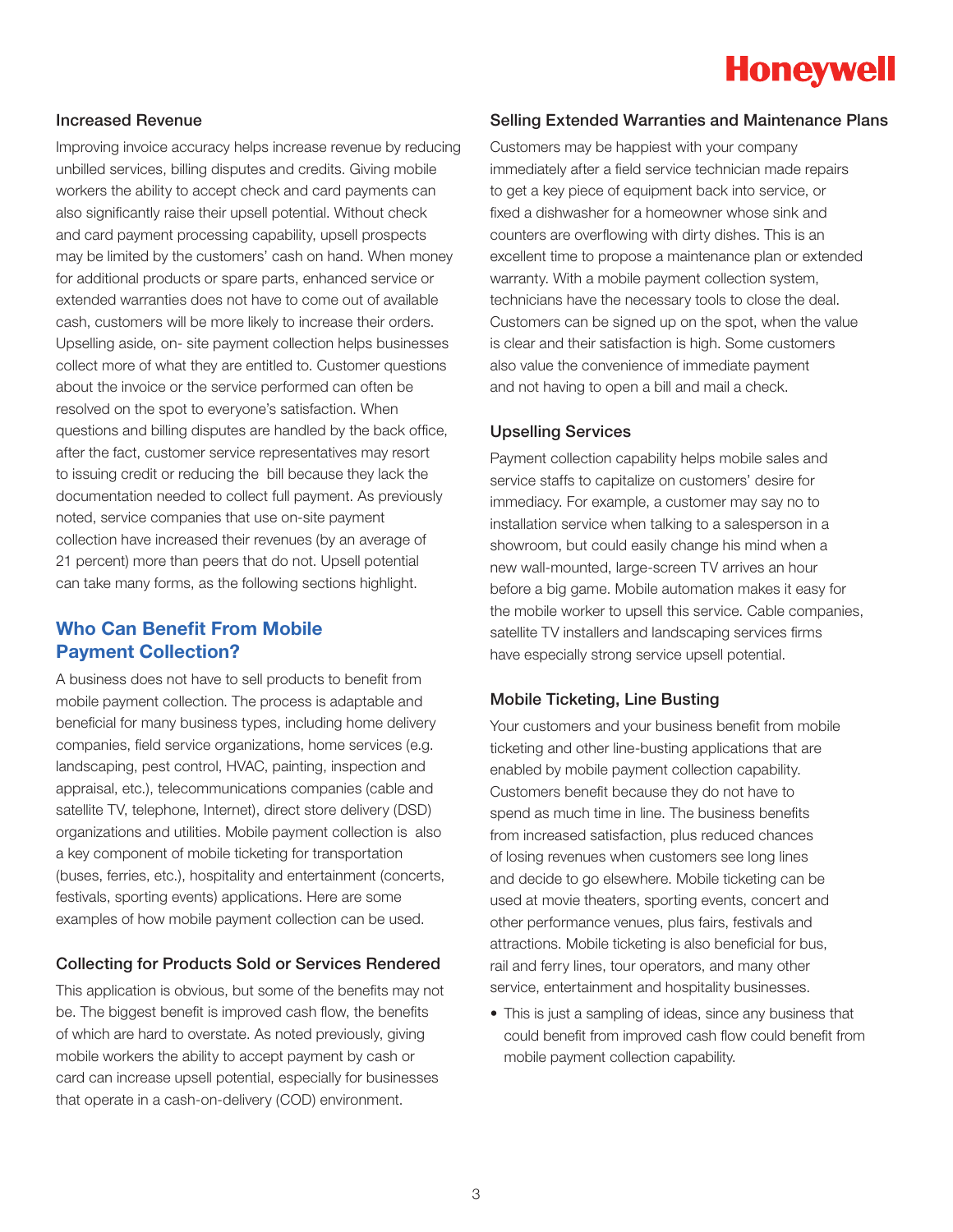### **What is Needed for Mobile Payment Collection?**

It only takes a few basic components to process payments in the field: a mobile computer with a payment application and wireless access, an account with a processing service, and a mobile printer to produce invoices and receipts for customers. Additional components, product features, security capabilities and product certifications may also be required depending on the forms of payment mobile workers will accept and applicable local or national financial laws.

#### General Requirements

All equipment used should be designed for mobile enterprise operations. For example, mobile computers and printers should be resistant to damage from drops and vibration, be convenient to carry or wear on a belt or shoulder strap, and support the desired payment and data input methods (e.g. signature capture, magnetic card reader, check image capture). Because devices will process payments and contain customer information, enhanced security features and remote device management capability are highly desirable. That way, if the device is ever lost or stolen, remote device management enables system administrators to lock down access, disable communication and even erase the memory.

There are many more details to consider and features to evaluate to determine the optimal mobile computer and printer for enterprise operations. These will not be covered in this white paper, as the focus is on mobile payment collection. See the For Further Reading section for additional resources about mobile device selection.

#### Credit and Debit Card Payment Requirements

Accepting debit and credit card payment requires a card reader and payment gateway, and all solution components must meet specific security standards for data storage, encryption and wireless transmission. Here is an introduction to those requirements plus key points to consider.

Card reader – Magnetic stripe card readers are commonly available as an integrated option on mobile printers, and are also available as add-on peripherals for handheld computers. Many organizations favor the integrated printer option because it is convenient and ergonomic – the printer is typically worn on a strap or belt, and having the card reader there minimizes the size of the handheld computer; however, compact readers for use with handhelds are available.

If the reader will be integrated with the printer, consider how the printer communicates with the mobile computer. If the devices have a hardwired connection there is nothing more to consider. However, most mobile computers and printers communicate wirelessly via Bluetooth. If you plan to use Bluetooth, select devices that offer the option of encrypting transmissions. Setting Bluetooth to not broadcast the device ID also enhances security.

**Payment gateway –** The payment gateway (which is also referred to as a payment service provider or payment processor) is a service that manages the transaction between the point of sale (i.e. the mobile device) and the financial institution, such as the credit card company or bank. Businesses must establish an account with a payment gateway service, which may have its own security, equipment and process requirements for authorizing card payments.

PCI security standards - Regardless of the payment gateway, all credit card transactions must conform to security standards set by the Payment Card Industry (PCI). These standards have been revised and updated several times over the years, which has resulted in some confusion about requirements and whether products are PCI-certified. The four fundamental requirements for PCI compliance are:

- Stored customer data must be encrypted;
- Wireless communication must be encrypted;
- Payment devices must be PCI compliant;
- The entire transaction chain (device, communication, payment gateway, etc.) must be PCI certified.

PCI has many additional, specific standards for encryption, wireless communications and other technical aspects. Technology solution providers experienced with mobile payment are excellent resources for helping to understand the specific requirements and ensuring your systems are compliant with the latest PCI standards.

#### Chip Card Payment Requirements

More than 1 billion EMV cards are widely used outside the U.S. EMV is a worldwide consortium of leading card issuers that sets standards for cashless transactions in which monetary value is stored on a chip within the card. There are many types of EMV cards (which are commonly referred to as chip cards, smart cards and chip-and-PIN cards), including contactless versions such as PayPass and cell-phone enabled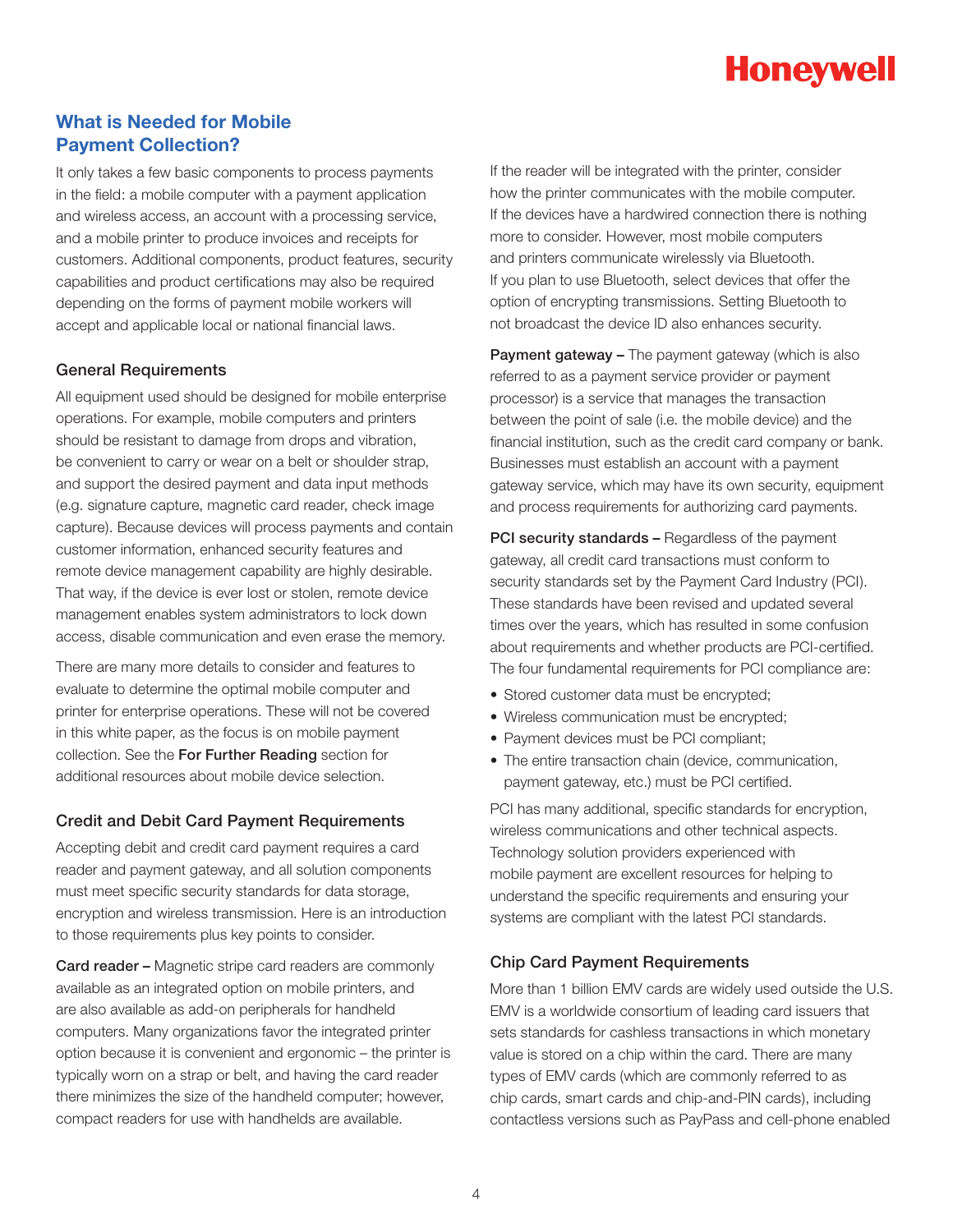

payment systems that use Near Field Communications (NFC) technology. Part of the EMV transaction can be processed offline, so mobile workers do not need a wireless connection to accept EMV payment. However, offline transactions are not validated in real time, resulting in the risk of rejected payment.

EMV card issuers have flexibility to issue different types of cards (e.g. contact, contactless, cell-phone based), so hardware and security requirements vary. The general requirements for EMV transactions include:

- An EMV-approved card reader capable of supporting chip and PIN transactions;
- A payment processing application on the mobile computer;
- Secure wireless connection to the transaction processor (optional).

To encourage U.S. adoption, Visa required its U.S. VisaNet acquirer processors to support EMV chip transactions by April 1, 2013. Visa has also been encouraging U.S. merchants to support EMV and is offering incentives to shift transactions from magnetic-stripe credit to chip-based cards. As a result, EMV will likely become much more visible and utilized within the U.S. market over the next several years.

#### Check Payment Requirements

Checks have always been problematic for mobile sales and service operations, especially those in consumer (e.g. cable TV, appliance installation and repair, landscaping service, etc.) and small business segments because there has not been a convenient way to verify available funds from the field. Bounced checks and the fees that result have to be considered a cost of doing business. Mobile workers who do accept checks typically deliver or mail them to company headquarters for processing. Checks are often not deposited and cleared until days after they are accepted, so check acceptance has not provided the same cash-cycle advantage as payment cards. Checks can also be lost or damaged while in the field or during handling.

Now field sales, service and delivery workers can accept, verify and deposit checks in the field, in real time. This capability is the result of improvements in imaging technology, wireless coverage and image recognition software. The following components and capabilities are required to process (not simply collect) checks remotely.

• The ability to capture a quality digital image of the check. Standard-grade digital cameras or imagers in cell phones will not likely be sufficient;

- Image processing software capable of reading the check number, bank routing number (ACH number) and account number from the check and converting the images to data for electronic processing;
- Transaction processing software;
- Secure wireless connection to the check processing clearinghouse.

### **Conclusion**

Businesses can make an immediate and sustainable improvement to their profitability by having their sales, service and delivery staffs collect payment in the field. Mobile payment collection processes cut cash flow delays by days or even weeks, while streamlining invoice processing operations, reducing errors, enabling more revenue to be captured, and reducing disputes, exceptions and uncollected invoices.

Enabling mobile payment collection often does not require a big investment. Modern mobile computers used for mobile enterprise operations are the platforms to support payment by cards and checks. Incremental investments in mobile printers, payment software and services are often all that is needed, and can yield a fast ROI from improved cash flow.

While mobile payment collection processes can have a powerful effect on profitability, they must be implemented carefully. It takes more than collecting customer information to accurately and securely process payments. It is important to work with solution providers who are experienced with both the regulations and standards required for various forms of payment, and the technology tools used to extend transaction-processing capability to the field.

For more than 40 years, Intermec by Honeywell has helped hundreds of field sales, service and delivery organizations automate and improve their operations. In 1969 we introduced the first handheld terminal, and later pioneered mobile printers for route invoicing. More recently, we developed imaging technology and image extraction software that enables mobile check processing and other document processing. Today, Intermec by Honeywell has a complete line of innovative mobile computers, printers and media to support field service, postal and parcel, DSD, route accounting, delivery and other mobile enterprise operations. Contact Intermec by Honeywell to discuss your ideas or to find one of our expert partners with experience with your specific industry or work process.